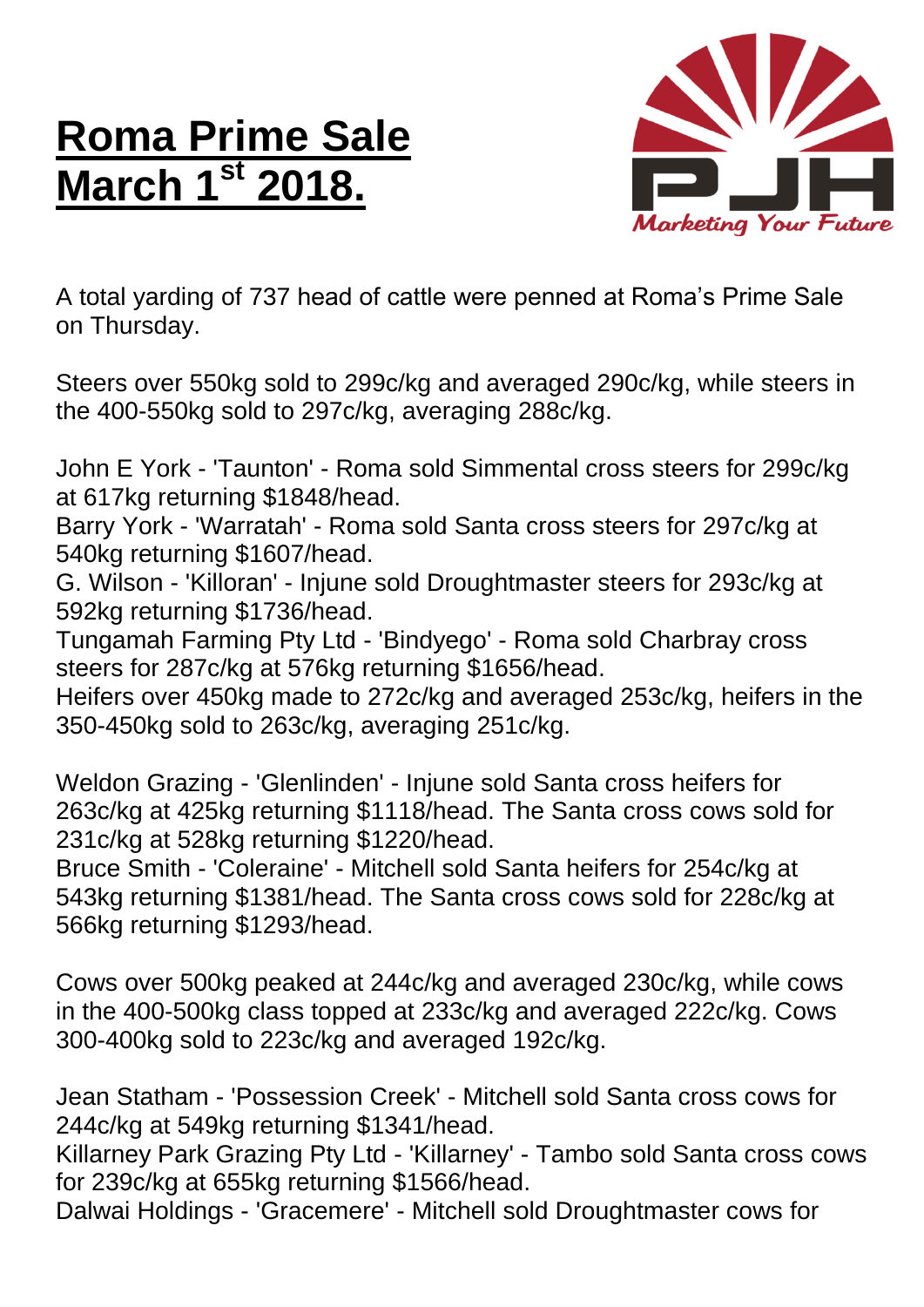237c/kg at 567kg returning \$1346/head.

P.J. & C.R. Britton - 'Brighton Downs' - Winton sold Santa cross cows for 236c/kg at 554kg returning \$1308/head.

D.A. & C.B.M. Twist - 'Juandah Downs' - Mungallala sold Charolais cows for 230c/kg at 655kg returning \$1509/head.

R. & L. McQueen - 'Balmoral' - Winton sold Braford cows for 230c/kg at 584kg returning \$1344/head.

M.J. & C.J. McQueen - 'Balmoral' - Winton sold Braford cows for 230c/kg at 467kg returning \$1075/head.

Mt Macquarie Past Co - 'Dingwell' - Morven sold Simmental cross cows for 227c/kg at 551kg returning \$1251/head.

D.W. & T.L. Phillips - 'Luccombe' - Mitchell sold Brahman cows for 227c/kg at 484kg returning \$1100/head.

A.F. & M.F. Douglas - 'Springfield' - Mitchell sold Droughtmaster cows for 225c/kg at 564kg returning \$1271/head.

Bulls over 600kg earned to 267c/kg and averaged 242c/kg.

## *PJH sell 4 th position next week.*

*Please be aware that all cattle being sold must be accompanied by a National Cattle Health Declaration as well as NVD*

> *. . . .*

*. . . . . . . .. .*